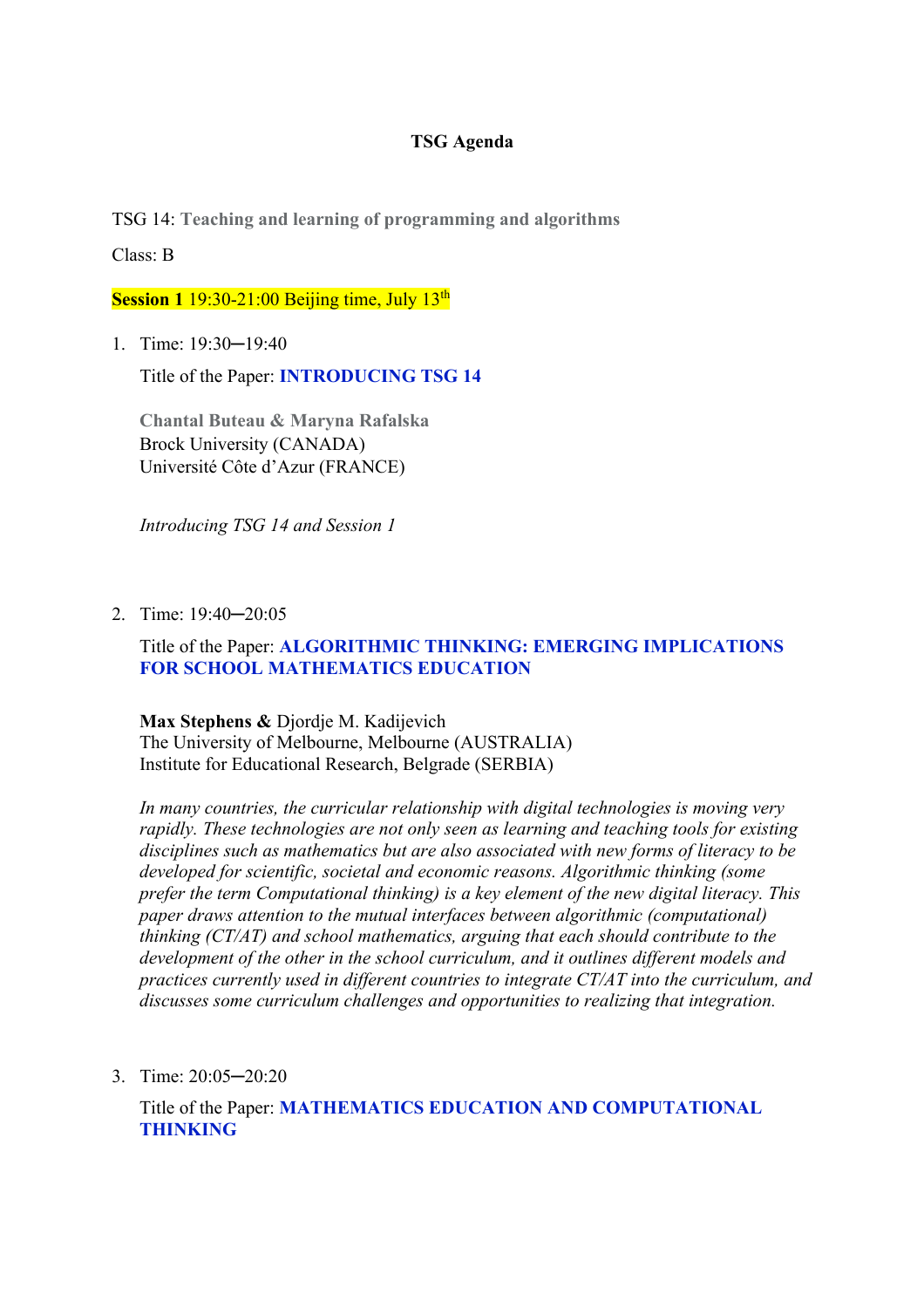# Takuma Takayama Shimoda Junior High School (JAPAN)

*The purpose of this paper is to propose a manner of teaching to develop computational thinking in mathematics education. According to Aho (2011), computational thinking is the thought processes involved in formulating problems so their solutions can be represented as computational steps and algorithms. Mathematical thinking is closely related to computational steps and algorithms. Therefore, programming education can be made more effective by clarifying the scene of mathematical thinking in computational thinking. This research paper will consider the scene where the mathematical thinking and computational thinking, especially when examining the solution by programing. From the results of class practice for 3rd grade in junior high school, it became to evident that the classes incorporating program improvements program is good curriculum which make students improve both mathematical thinking and computational thinking.* 

# 4. Time: 20:20─20:35

# Title of the Paper: **TEACHERS PERCEPTIONS OF COMPUTATIONAL THINKING AS PART OF THE TEACHING OF MATHEMATICS: A HERMENEUTIC LITERATURE REVIEW.**

Camilla Finsterbach Kaup Aalborg University, Denmark

*Background: To work with the inclusion of Computational Thinking (CT) in mathematics in primary and lower secondary school, it is important to consider the attitudes and understandings related to the concept of CT. This study explores knowledge connected to the teachers' understanding of the concept of CT in regard to mathematics by examining the existing literature within the field. Results: The literature review's inclusion criteria are based on research articles that are peer- reviewed and are compatible with the research question, and which have been published in a scientific journal between 2006 and 2019. The work has been based on a hermeneutic understanding of the study of literature, and there is also a use of thematic analysis to find themes across the data. A total of six key texts are included in this review. It is identified that it is important that teachers have knowledge and understanding of CT in order to be able to integrate it into their teaching and to be able to pass this knowledge on to their pupils. Teachers often do not know what CT means, and they lack clear ideas about how they can integrate it into their teaching. It is also found to be important to have worked with computational ideas already by the teacher education program, as this can help to increase the understanding of CT for the preservice teachers so they can begin to integrate CT concepts in their subject area teaching. It is concluded that the literature includes similarities between CT and mathematics, but that there is still a lack of knowledge about how CT can be understood and integrated into the teaching of mathematics. It is recommended that more research is carried out into this phenomenon in order to understand the implications for how mathematics teachers can integrate CT.*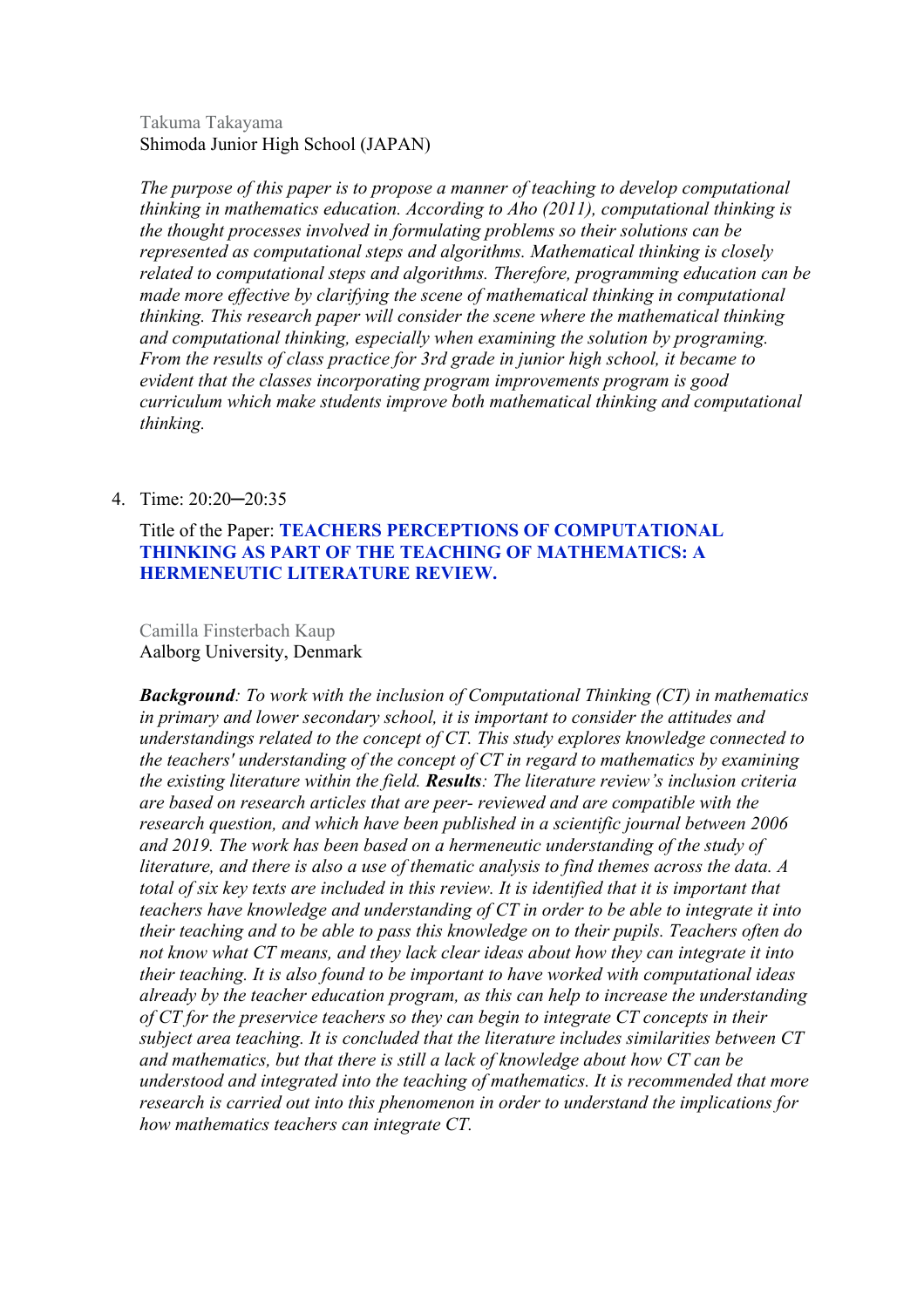5. Time: 20:35─20:40

Title of the Paper: **Engaging Prospective Teachers and Students in Programming Activities**

Allyson Hallman-Thrasher, **Susanne Strachota**, Danielle Dani Ohio University (USA)

*We describe a coding lesson enacted by prospective secondary math and science teachers*  with students ages 11-13. We discuss challenges of introducing this content to learners for *whom it is unfamiliar and the pedagogical skills teachers needed to effectively address coding activities with students.*

6. Time: 20:40─21:00

Title of the Paper: **DISCUSSION**

**Chantal Buteau & Maryna Rafalska**  Brock University (CANADA) Université Côte d'Azur (FRANCE)

*Discussion*

## **Session 2** 21:30-23:00 Beijing time, July 16<sup>th</sup>

7. Time: 21:30─21:35

Title of the Paper: **INTRODUCTION**

**Chantal Buteau & Maryna Rafalska**  Brock University (CANADA) Université Côte d'Azur (FRANCE)

*Introducing session 2*

8. Time: 21:35─22:00

# Title of the Paper: **THREE IMPORTANT ASPECTS OF RESEARCH ON COMPUTATIONAL/ALGORITHMIC THINKING**

**Djordje M Kadijevich** & Max Stephens Institute for Educational Research, Belgrade (SERBIA) The University of Melbourne, Melbourne (AUSTRALIA)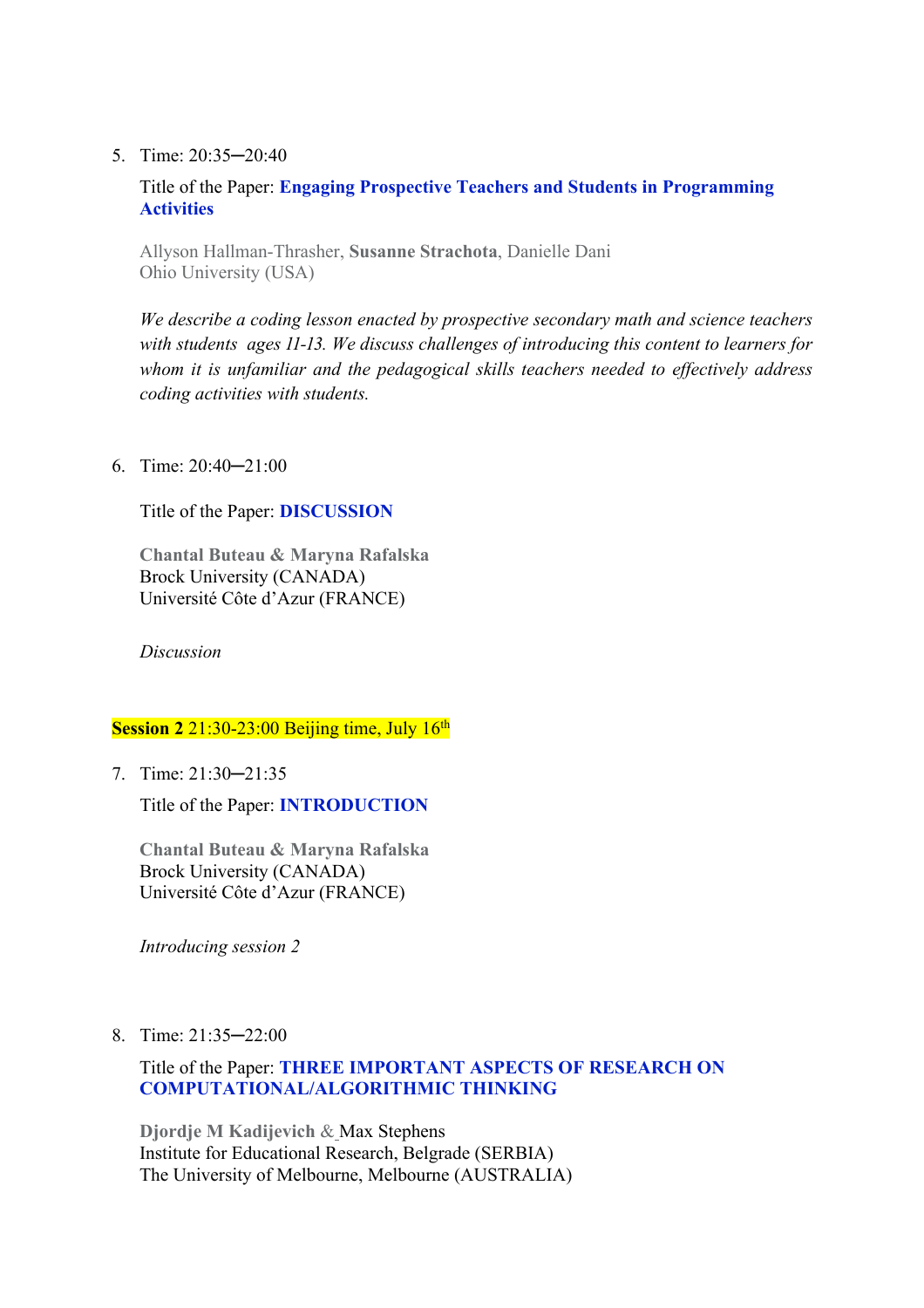*Although the educational relevance of computational/algorithmic thinking (CT/AT) is not questionable, research on CT/AT is still in its infancy. This contribution considers three important aspects of CT/AT research. The first aspect is related to clarifying the notion of CT/AT that calls for addressing a number of issues properly. The second aspect is concerned with (implemented/proposed) ways to embed CT/AT in the school mathematics curriculum. It draws attention to key principles for the inclusion of CT/AT in the school mathematics curriculum and points to the urgent need to consider appropriate pedagogical principles to achieve this inclusion in in best possible ways. The third, last aspect is related to the importance of internationalizing research on CT/AT, which has already taken place in various disciplines. Implications for research and practice are included.* 

### 9. Time: 22:00-22:25

## Title of the Paper: **On enumeration in mathematics and computer science: some didactical issues**

#### Simon Modeste

IMAG, University of Montpellier, CNRS, Montpellier (FRANCE)

*We investigate, from mathematics and computer science, theoretical and practical points of view, the notion of enumeration. We defend that, with the introduction of programming in secondary school, enumeration becomes a relevant activity for students allowing computer science to contribute to the experimental dimension of mathematics. We show the potentiality of enumeration problems and discuss how the availability of enumeration as a tool changes the solving of some problems.* 

#### 10. Time: 22:25─22:40

# Title of the Paper: **A FRAMEWORK FOR ANALYZING THE INTEGRATION OF ALGORITHMS AND PROGRAMMING INTO MATHEMATICS TEXTBOOKS**

**Tran Kiem Minh**, Nguyen Thuy Viet Anh, & Tran Trong Ha College of Education, Hue University (VIETNAM)

*Algorithms and algorithmic thinking play a very important role in our daily life, especially in the context of the fourth industrial revolution. Recently, many reformed secondary mathematics curricula have paid special attention to algorithms and programming, as well as their integration into secondary school mathematics textbooks. However, to date, there have been few studies of the role and nature of algorithms and programming integrated in mathematics textbooks, as well as learning opportunities for students provided by the textbooks. In this study, we provided a framework that allows characterizing the integration of algorithms and programming into mathematics textbooks. We then used this framework to make sense of the integration of algorithmic and programming into a French mathematics textbook. The results indicated a diversity of contexts, formal structures, roles, degrees of integration of algorithms and programming through different topics of the textbook.*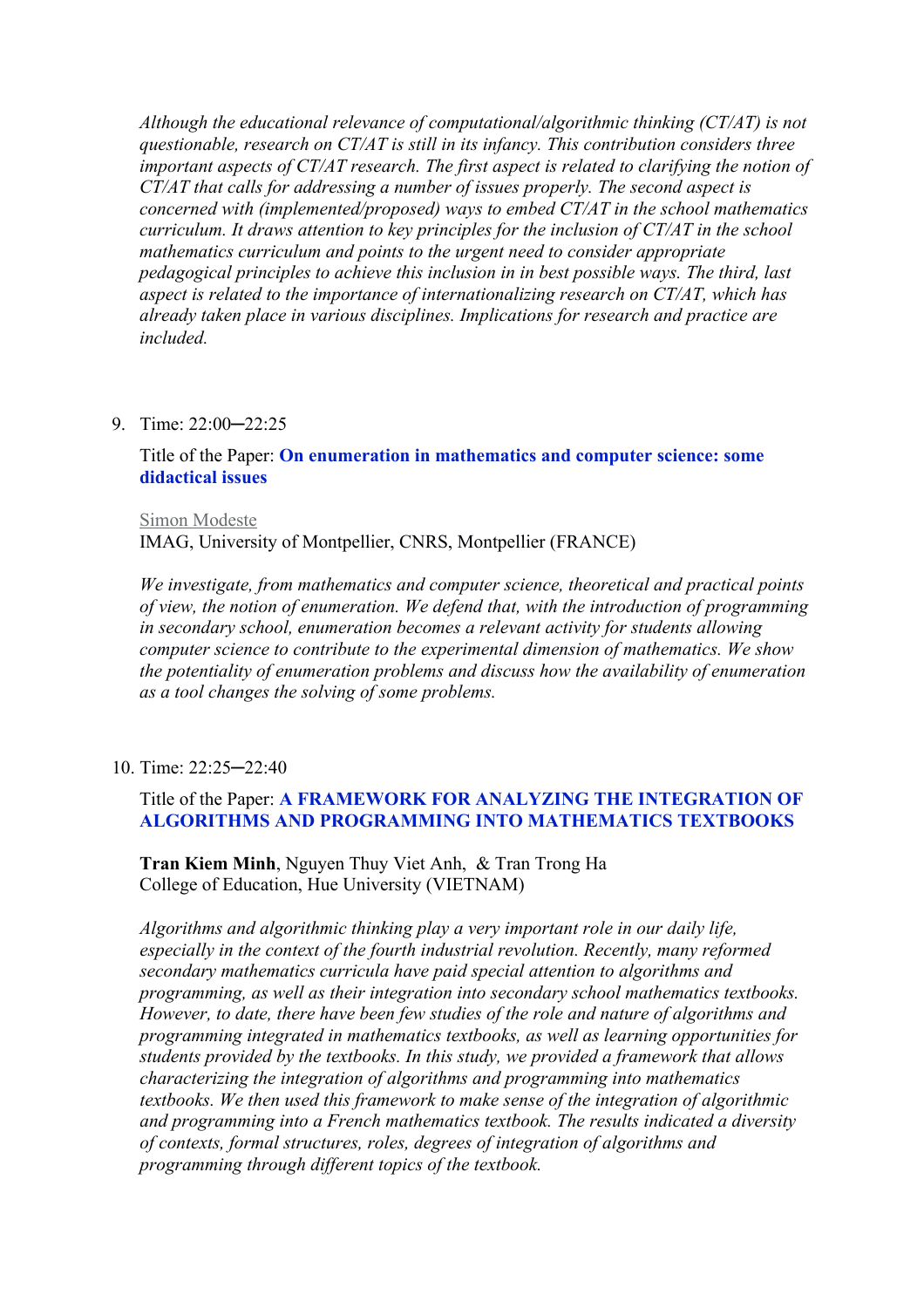11. Time: 22:40─23:00

Title of the Paper: **DISCUSSION**

**Chantal Buteau & Maryna Rafalska**  Brock University (CANADA) Université Côte d'Azur (FRANCE)

*Discussion.*

### **Session 3** 14:30-16:30 Beijing time, July 17<sup>th</sup>

12. Time: 14:30─14:35

Title of the Paper: **INTRODUCTION**

**Chantal Buteau & Maryna Rafalska** 

Brock University (CANADA) Université Côte d'Azur (FRANCE)

*Introducing session 3.*

#### 13. Time: 14:35─15:15

# Title of the Paper: **WORKING MATHEMATICALLY AND THINKING COMPUTATIONALLY: CAPITALISING ON COMMONALITIES FOR INTEGRATED TEACHING**

**Elena Prieto &** Kathryn Holmes

The University of Newcastle (AUSTRALIA) Western Sydney University (AUSTRALIA)

*The number of students choosing higher-level mathematics in Australia is declining at a worrying pace. Many factors contribute to this decline, but there seems to be a consensus that the integration of digital technologies in mathematics teaching could increase engagement and participation. One of the biggest barriers to this integration is the amount of time required in the classroom for meaningful digital explorations in an already overcrowded mathematics curriculum. There are multiple examples, however, of potentially timesaving opportunities afforded by digital technologies when mathematical concepts and processes are aligned to technology outcomes. In this paper, we explore links between algorithmic thinking and mathematics curriculum outcomes to determine*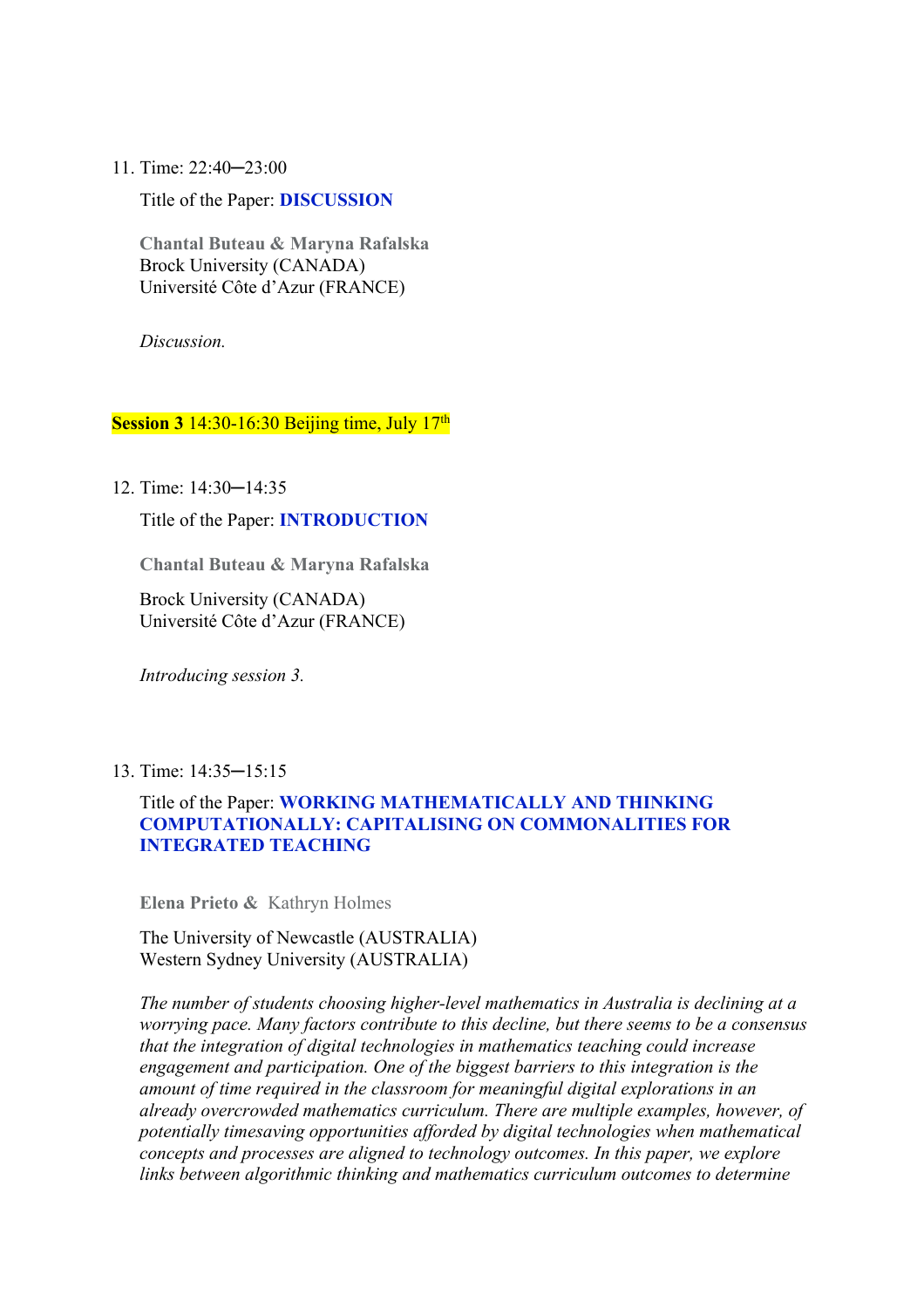*areas of alignment for cross- curricular integration. Using the Australian Digital Technologies and the Mathematics curriculums as a case study, we argue that the integration of these two curricular areas holds tremendous potential to enhance the teaching of both. We make recommendations for integrated teaching practices to increase student achievement and participation in higher-level mathematics.* 

## 14. Time: 15:15─15:30

# Title of the Paper: **MODELLING AND 3D PRINTING A CIRCULAR STAIRCASE FOR A DOLLS HOUSE: TEACHING COMPUTATIONAL THINKING USING A RANGE OF DIFFERENT TOOLS**

**Gregor Milicic** & Matthias Ludwig Goethe University Frankfurt

*Algorithms and Computational Thinking (CT) are key topics in STEM Education. A problem many educators face is how to embed CT in the curriculum and motivate the students. We suggest a sequence of activities to tackle both aspects by using a modelling cycle and a range of different tools to plan and print a circular staircase for a doll's house. The students are asked to develop an algorithm which produces a 3D model fitting the requirements of the real application. During the problem solving process the students acquire a deeper understanding of CT, get familiar with the modelling program OpenSCAD and use the 3D printer not as an end unto itself, but for a specific application.* 

### 15. Time: 15:30─15:45

## Title of the Paper: **RESEARCHING THE TEACHING AND LEARNING OF PROGRAMMING FOR UNIVERSITY MATHEMATICAL INVESTIGATION PROJECTS**

Chantal Buteau, Eric Muller, Ghislaine Gueudet, Joyce Mgombelo, Ana I. Sacristán Brock University (CANADA) Brock University (CANADA) University of Brest (FRANCE) Brock University (CANADA) Cinvestav (MEXICO)

*Since 2001, mathematics students and future teachers at Brock University (Canada) learn in a sequence of three courses to use programming for pure and applied mathematical investigations. In this presentation, we briefly highlight our research on the learning and teaching in these courses, and discuss how students are guided to progressively learn (i.e., develop a scheme) to articulate a mathematics process in a programming language.* 

### 16. Time: 15:45─16:00

Title of the Paper: **Math & CS Labs: a bi-disciplinary course for second-year undergraduates in mathematics or computer science**